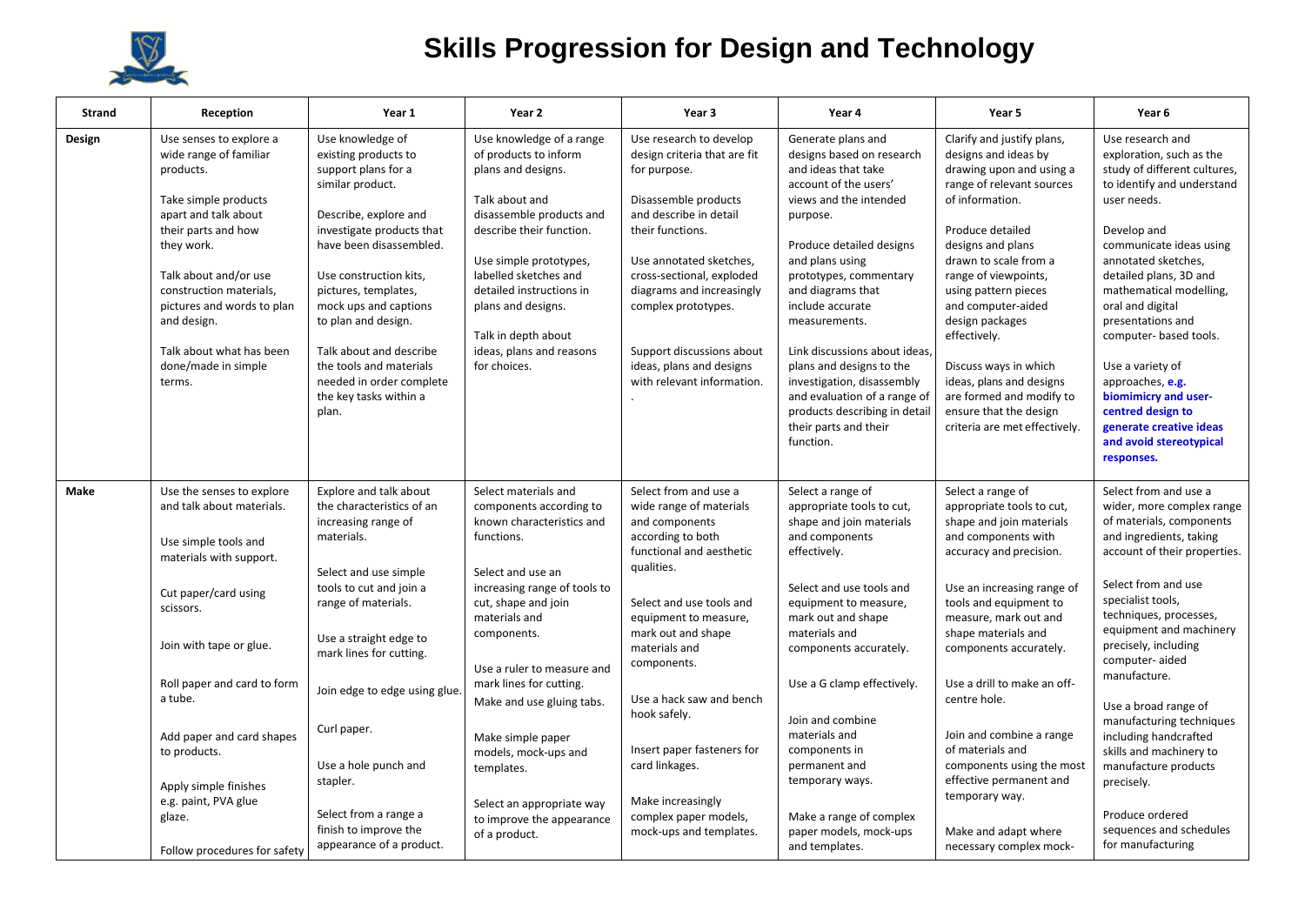|          | and hygiene.                                                                                                                                                                                                  | Follow procedures for<br>safety and hygiene.                                                                                                                                                                                      | Follow procedures for<br>safety and hygiene.                                                                                                                                                                                                                                                         | Select the most effective<br>finish to enhance the<br>appearance of a product.<br>Follow procedures for<br>safety and hygiene.                                                                                                                                                                                                                                                                                                                                              | Produce a well-finished<br>product that fulfils the<br>functional and aesthetic<br>design criteria.<br>Follow procedures for<br>safety and hygiene.                                                                                                                                                              | ups and templates.<br>Identify and apply an<br>appropriate finishing<br>technique to ensure a high<br>quality end product which<br>meeting the design<br>criteria.<br>Follow procedures for<br>safety and hygiene.                                                                                                                                                                                               | products, detailing<br>resources required.<br>Produce costings using<br>spreadsheets for products<br>they design and make.<br>Exploit the use of<br>CAD/CAM equipment to<br>manufacture products,<br>increasing standards of<br>quality, scale of<br>production and precision.<br>Follow procedures for<br>safety and hygiene and<br>understand the process<br>of risk assessment.                                                     |
|----------|---------------------------------------------------------------------------------------------------------------------------------------------------------------------------------------------------------------|-----------------------------------------------------------------------------------------------------------------------------------------------------------------------------------------------------------------------------------|------------------------------------------------------------------------------------------------------------------------------------------------------------------------------------------------------------------------------------------------------------------------------------------------------|-----------------------------------------------------------------------------------------------------------------------------------------------------------------------------------------------------------------------------------------------------------------------------------------------------------------------------------------------------------------------------------------------------------------------------------------------------------------------------|------------------------------------------------------------------------------------------------------------------------------------------------------------------------------------------------------------------------------------------------------------------------------------------------------------------|------------------------------------------------------------------------------------------------------------------------------------------------------------------------------------------------------------------------------------------------------------------------------------------------------------------------------------------------------------------------------------------------------------------|----------------------------------------------------------------------------------------------------------------------------------------------------------------------------------------------------------------------------------------------------------------------------------------------------------------------------------------------------------------------------------------------------------------------------------------|
| Evaluate | Use the senses to explore<br>a wide range of familiar<br>products.<br>Talk about familiar<br>products and what they<br>do.<br>Talk about what has been<br>made and the steps taken<br>to achieve the outcome. | Talk about and describe<br>key features of a range of<br>products.<br>Explore and evaluate a<br>range of existing products.<br>Begin to evaluate the<br>success of the product in<br>terms of function and<br>aesthetic criteria. | Investigate and<br>compare a range of<br>similar existing<br>products.<br>Compare and contrast<br>the similarities and<br>differences of products<br>with the same function.<br>Evaluate ideas and<br>products against design<br>criteria; and suggest<br>ways in which products<br>can be improved. | Investigate and begin to<br>analyse a range of existing<br>products.<br>Use knowledge of<br>similarities and differences<br>between products with the<br>same function to support<br>identification of most<br>effective product.<br>Evaluate ideas and<br>products against own<br>design criteria, taking into<br>account the views of<br>others.<br>Gain an understanding of the way in which the work of famous inventors, designers, engineers, chefs and manufacturers | Investigate and use<br>analysis of existing<br>products to inform own<br>work.<br>Identify from a range the<br>key features and functions<br>needed to create an<br>effective and efficient<br>working product.<br>Give reasons, supported<br>by factual evidence for the<br>success of aspects of a<br>product. | Use analysis of existing<br>products supported by<br>accurate factual<br>information to inform own<br>work.<br>Test and evaluate products<br>to identify the variants<br>which may affect the<br>function of a product.<br>Give reasons, supported by<br>factual evidence for the<br>success of aspects of a<br>product and provide<br>considered solutions to<br>resolve those parts that<br>could be improved. | Understand<br>developments in D&T, its<br>impact on individuals,<br>society<br>and<br>the<br>environment.<br>Test, evaluate and refine<br>ideas and products against<br>a specification, taking into<br>account the views of<br>intended users.<br>Analyse the work of past<br>and present professionals<br>and others to develop and<br>broaden understanding.<br>Investigate new and<br>emerging technologies.<br>Relate the work of |
|          | Explore and talk about products made by famous inventors,<br>designers, engineers, chefs and manufacturers, e.g. the<br>vacuum cleaner.                                                                       |                                                                                                                                                                                                                                   | have impacted on the development of product design and function, e.g. Dyson use to inform and support evaluation and<br>further development of own product.                                                                                                                                          | designers, engineers, chefs,<br>technologists<br>and<br>manufactures<br>to<br>own<br>products and designs.                                                                                                                                                                                                                                                                                                                                                                  |                                                                                                                                                                                                                                                                                                                  |                                                                                                                                                                                                                                                                                                                                                                                                                  |                                                                                                                                                                                                                                                                                                                                                                                                                                        |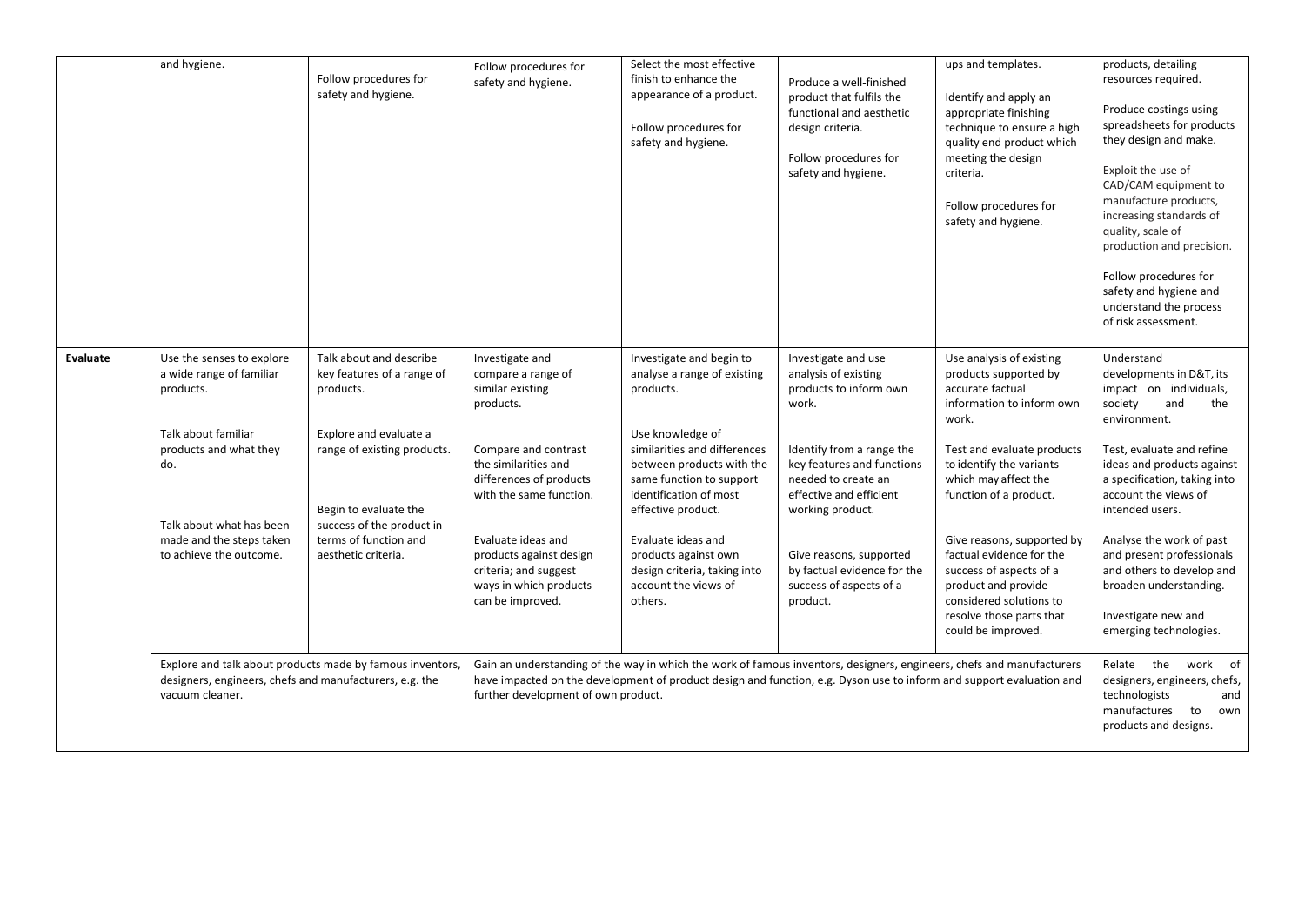| <b>Axles, Pulleys</b><br>and Gears                | Use junk modelling<br>materials to build boxes.<br>Use simple construction<br>materials to make a<br>vehicle.<br>Explore and use<br>construction kits<br>containing gears.                                                                   | Deconstruct and<br>reconstruct boxes<br>accurately.<br>Attach wheels to a chassis<br>using an axle,<br>e.g. cotton reels and dowel.<br>Use pencils or tubes as<br>rollers to move an object<br>across the floor.                                                                                                  | Construct cubes of<br>different sizes from a net.<br>With support attach a<br>fixed axle to a chassis and<br>add wheels ensuring that<br>they can move freely.<br>Construct a simple pulley<br>using rope over a<br>horizontal bar to raise an<br>object off the ground.<br>Use construction kits<br>with gears to<br>construct a line of<br>gears that turn. | Construct cuboids of<br>different sizes from a net.<br>Attach a fixed axle to a<br>chassis and add wheels<br>ensuring that they can<br>move freely.<br>Construct a pulley that<br>allows a load to travel<br>horizontally along a rope.<br>Use construction kits with<br>gears to mesh gears at<br>right angles. | Describe in detail the way<br>in which an axle and<br>chassis help a vehicle to<br>move.<br>Use a range of different<br>ways to attach an axle to a<br>chassis, e.g. card triangles,<br>drilled holes, cable clips<br>and clothes pegs.<br>Identify, describe and<br>evaluate products that<br>contain pulleys and drive<br>belts.<br>Create pulleys and drive<br>systems that can be driven<br>by motor and computer. | Design and build a working<br>model where the direction<br>of movement can be<br>controlled, e.g. with a<br>chassis with a pivoting<br>axle.<br>Explain how a belt and<br>pulley system can be used<br>to reverse the direction of<br>rotation, and alter the<br>plane of rotation by 90<br>degrees.<br>Explain how the number<br>of teeth of a gear affects<br>the speed of rotation.                                                                  | Understand and use the<br>properties of materials<br>and the performance of<br>structural elements to<br>achieve functioning<br>solutions.<br>Understand how more<br>advance mechanical<br>systems used in their<br>product enable changes<br>in movement and force.                                                      |
|---------------------------------------------------|----------------------------------------------------------------------------------------------------------------------------------------------------------------------------------------------------------------------------------------------|-------------------------------------------------------------------------------------------------------------------------------------------------------------------------------------------------------------------------------------------------------------------------------------------------------------------|---------------------------------------------------------------------------------------------------------------------------------------------------------------------------------------------------------------------------------------------------------------------------------------------------------------------------------------------------------------|------------------------------------------------------------------------------------------------------------------------------------------------------------------------------------------------------------------------------------------------------------------------------------------------------------------|------------------------------------------------------------------------------------------------------------------------------------------------------------------------------------------------------------------------------------------------------------------------------------------------------------------------------------------------------------------------------------------------------------------------|---------------------------------------------------------------------------------------------------------------------------------------------------------------------------------------------------------------------------------------------------------------------------------------------------------------------------------------------------------------------------------------------------------------------------------------------------------|---------------------------------------------------------------------------------------------------------------------------------------------------------------------------------------------------------------------------------------------------------------------------------------------------------------------------|
| <b>Electrical and</b><br>Mechanical<br>Components | Use the senses to explore<br>battery powered toys, e.g.<br>cars, trains, tills etc.<br>Talk about electrical<br>equipment in the home,<br>e.g., kettle, telephone,<br>and microwave.<br>Explore the use of<br>bulbs, wires and<br>batteries. | Use remote controlled<br>devices, e.g. a remote<br>controlled vehicle, Bee<br>bot etc.<br>Talk about how<br>common electrical<br>equipment works,<br>e.g., kettle,<br>telephone, and<br>microwave.<br>Talk how equipment can be<br>used safely.<br>Create a simple circuit<br>using a battery, bulb and<br>wires. | Describe how a simple<br>battery powered circuit can<br>be controlled by different<br>kinds of switches.<br>Talk about simple electrical<br>safety.<br>Create simple circuits<br>incorporating a battery,<br>bulb, switch, buzzer and<br>wires.                                                                                                               | Explore and describe<br>how an electric motor<br>can be used in a circuit.<br>Identify key features of<br>electrical safety.<br>Use a remote-controlled<br>device to switch lights on<br>and off.(including<br>computer control<br>packages)                                                                     | Explore and describe how<br>electrical circuits can be<br>created and controlled.<br>Discuss in depth the<br>hazards and safety issues<br>associated with electricity.<br>Explore and explain how<br>the direction and speed of<br>an electrical motor can be<br>controlled.<br>Explore and program a<br>simple control device.                                                                                        | Explore and describe how<br>switches can be used in a<br>range of circuits to control<br>components, e.g. lights in a<br>lighthouse, a movement<br>sensor in a burglar alarm.<br>Apply appropriate safety<br>measures when<br>constructing circuits.<br><b>Explore and discuss</b><br>ways in which<br>electricity can be used<br>to control movement.<br>Explore and use an<br>increasing range of<br>complex control system,<br>e.g., a light sensor. | Use computer-based<br>systems to control an<br>increasing range of<br>components<br>Apply computing and use<br>of electronics to embed<br>intelligence in products<br>that respond to inputs.<br>Control outputs such as<br>actuators and motors.<br>Make use of sensors to<br>detect heat, light, sound<br>and movement. |
| Food<br><b>Technology</b>                         | Sort fruit and vegetables by<br>taste, shape, size, colour,<br>texture and simple food<br>groups, e.g. meat,<br>vegetables etc.<br>Talk about the changes<br>that take place when<br>food is shaped and<br>mixed.                            | Sort and classify food into<br>food groups,<br>e.g. vegetables, pulses,<br>cereals, dairy etc.<br>Talk about what happens<br>when food is heated and<br>cooled.<br>Measure and weigh<br>accurately using cups                                                                                                     | Sort and classify an<br>increasing range of food<br>according to specific food<br>groups,<br>e.g. proteins,<br>carbohydrates, fats etc.<br>Talk about what needs<br>to be done in order to<br>work safely and<br>hygienically.                                                                                                                                | Gain an understanding of<br>the ways in which specific<br>food groups apply to the<br>principles of a health and<br>varied diet.<br>Identify what needs to be<br>done in order to work<br>safely and hygienically<br>when working on a range<br>of tasks.                                                        | Understand seasonality,<br>know where and how a<br>variety of ingredients are<br>grown, reared, caught and<br>processed.<br>Talk about and give<br>reasons for the need to<br>work safely and<br>hygienically.                                                                                                                                                                                                         | Talk about how the<br>properties of certain foods<br>can affect the final<br>product.<br>Know and understand<br>the practice needed in<br>terms of food hygiene<br>and kitchen safety.                                                                                                                                                                                                                                                                  | Understand the source,<br>seasonality and<br>characteristics of a broad<br>range of ingredients.<br>Understand the principles<br>of cleaning to prevent<br>cross-contamination,<br>chilling foods thoroughly<br>and reheating food until<br>steaming hot.                                                                 |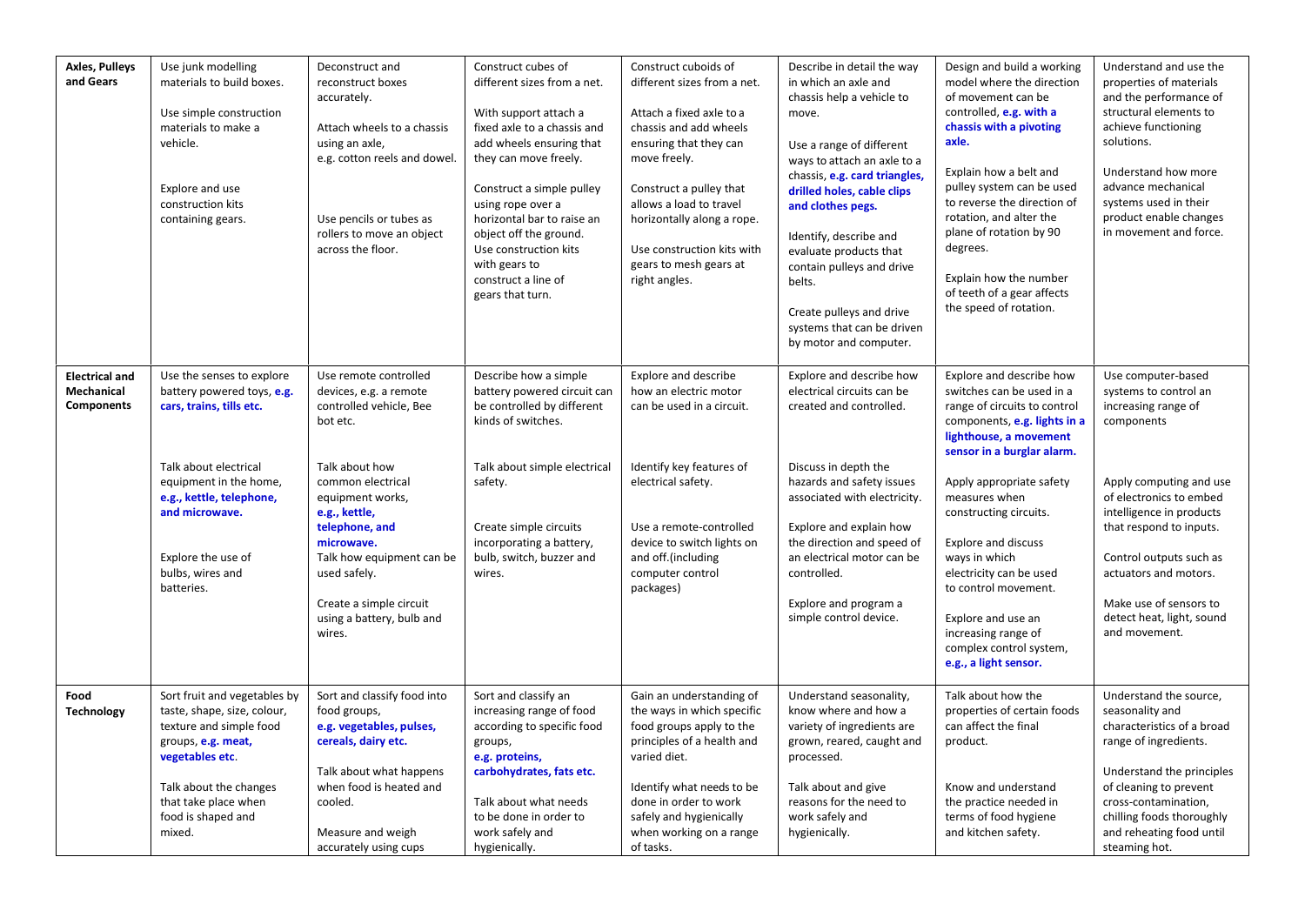|                   | Use basic tools to cut, shape<br>and mix, e.g. cutters/whisks.                                       | and spoons.<br>Work safely and hygienically.                                 | Measure and weigh using<br>standard units and scales.<br>Discuss about the way in<br>which food processing can<br>affect the taste,<br>appearance, texture and<br>colour of food. | Convert measure and<br>weigh using standard<br>and imperial units.<br>Give reasons for the way<br>in which food processing<br>can affect the taste,<br>appearance, texture and<br>colour of food. | Talk about the impact<br>of changing<br>proportions within a<br>recipe and use<br>knowledge of food and<br>cooking to generate<br>own recipes.<br>Talk in scientific terms<br>about the physical and<br>chemical changes that take<br>place when food is cooked, | Select the appropriate<br>methods and equipment<br>for measuring, e.g. time,<br>dry goods, liquids etc.<br>Compare commercial<br>and domestic processes<br>for producing food, e.g.<br>bread. | Understand and apply<br>the principles of nutrition<br>and health including the<br>implications of excess<br>and deficiency.<br>Become competent in a<br>range of cooking<br>techniques, e.g. selecting<br>and preparing ingredients,<br>application of heat,<br>seasoning dishes, |
|-------------------|------------------------------------------------------------------------------------------------------|------------------------------------------------------------------------------|-----------------------------------------------------------------------------------------------------------------------------------------------------------------------------------|---------------------------------------------------------------------------------------------------------------------------------------------------------------------------------------------------|------------------------------------------------------------------------------------------------------------------------------------------------------------------------------------------------------------------------------------------------------------------|-----------------------------------------------------------------------------------------------------------------------------------------------------------------------------------------------|------------------------------------------------------------------------------------------------------------------------------------------------------------------------------------------------------------------------------------------------------------------------------------|
| <b>Mechanisms</b> | Explore and talk about<br>books containing flaps and                                                 | Deconstruct a simple slider<br>and describe how it works.                    | Deconstruct a range of<br>sliders and describe                                                                                                                                    | Deconstruct and<br>reconstruct a range of                                                                                                                                                         | e.g. heated and cooled<br>Create a range of sliders<br>and levers to produce                                                                                                                                                                                     | Use a range of technical<br>vocabulary to describe the                                                                                                                                        | combining ingredients<br>Make adjustments to the<br>settings of equipment and                                                                                                                                                                                                      |
|                   | moving pictures.<br>Construct a simple slider                                                        | Construct a simple slider<br>independently.                                  | how they work.<br>Construct increasing<br>complex sliders.                                                                                                                        | sliders and levers.                                                                                                                                                                               | horizontal and vertical<br>movement.                                                                                                                                                                                                                             | properties and functions<br>of mechanisms.                                                                                                                                                    | machinery such as sewing<br>machines and drilling<br>machines.                                                                                                                                                                                                                     |
|                   | with support. Construct a<br>simple lever with                                                       | Make a lever by joining<br>card strips with paper<br>fasteners.              | Join levers to make<br>linkages to create<br>moving parts.                                                                                                                        | Vary the position of the<br>pivot point to lift a load<br>using a lever.                                                                                                                          | Combine sliders and levers<br>to produce a range of<br>movements.                                                                                                                                                                                                | Choose and use a range<br>of sliders and levers<br>accurately to create a<br>range of effects.                                                                                                | Construct<br>and<br>use<br>compound gear trains to<br>drive mechanical systems                                                                                                                                                                                                     |
|                   | support.                                                                                             |                                                                              | Construct a simple<br>pneumatic system with<br>one moving part.                                                                                                                   | Construct a pneumatic<br>with two moving parts.                                                                                                                                                   | Generate questions to<br>investigate and compare<br>the efficiency of<br>pneumatic systems.                                                                                                                                                                      | Analyse and evaluate the<br>efficiency of pneumatic<br>systems.                                                                                                                               | from a high revving motor.                                                                                                                                                                                                                                                         |
|                   |                                                                                                      |                                                                              |                                                                                                                                                                                   | Identify the cam within a<br>simple mechanism and<br>explain how movement is<br>changed.                                                                                                          | Describe the way in which<br>a cam changes rotary<br>motion into linear motion.                                                                                                                                                                                  | Discuss the relationship<br>between a cam and<br>follower, an off-centre<br>cam, a peg cam, a pear-<br>shaped cam and a snail<br>cam.                                                         |                                                                                                                                                                                                                                                                                    |
| <b>Structures</b> | Explore and<br>investigate a range of<br>simple, large scale<br>construction                         | Construct a range of<br>simple structures using<br>simple construction kits. | Deconstruct and<br>assemble the net of<br>basic 3D shapes.                                                                                                                        | Deconstruct and<br>assemble the net of a<br>range of basic 3D shapes.                                                                                                                             | Create nets of increasingly<br>complex 3D shapes which<br>include the addition of<br>gluing tabs.                                                                                                                                                                | Create nets and templates<br>accurately in a range of<br>sizes.                                                                                                                               | Make use of specialist<br>equipment to mark out<br>materials.                                                                                                                                                                                                                      |
|                   | materials, e.g.<br>cardboard boxes.<br>Explore building, bridges                                     | Make a structure<br>more stable by<br>widening the base.                     | Strengthen 2D<br>frames by adding<br>diagonal bracing<br>struts.                                                                                                                  | Join 2D frames to create 3D<br>structures.                                                                                                                                                        | Reinforce and strengthen<br>3D framework using the<br>concept of 'triangulation'.                                                                                                                                                                                | Use a range of increasing<br>methods to strengthen<br>3D structures and                                                                                                                       | Select the most<br>appropriate method to<br>strength 3D structures                                                                                                                                                                                                                 |
|                   | and towers using large and<br>small-scale construction<br>materials, e.g. Duplo,<br>cardboard boxes. | Make a square frame<br>from strip wood using<br>triangular card joints.      | Make a rectangular<br>frame from strip wood.                                                                                                                                      | Make rectangular frames<br>of different sizes using<br>strip wood, reinforcing                                                                                                                    | Explain in detail why some                                                                                                                                                                                                                                       | frames.                                                                                                                                                                                       | and frames.                                                                                                                                                                                                                                                                        |
|                   | Make simple 2D structures<br>using straws.                                                           | Make a simple card hinge.                                                    | Use materials to make<br>simple joints, glue, tape<br>and paper clips.                                                                                                            | with cross braces.<br>Use a range of materials to                                                                                                                                                 | structures fail.<br>Use a range of materials to                                                                                                                                                                                                                  | Investigate measure and<br>record the load tolerance<br>of different structures and                                                                                                           | Apply a range of finishing<br>techniques, including<br>those from art and design,                                                                                                                                                                                                  |